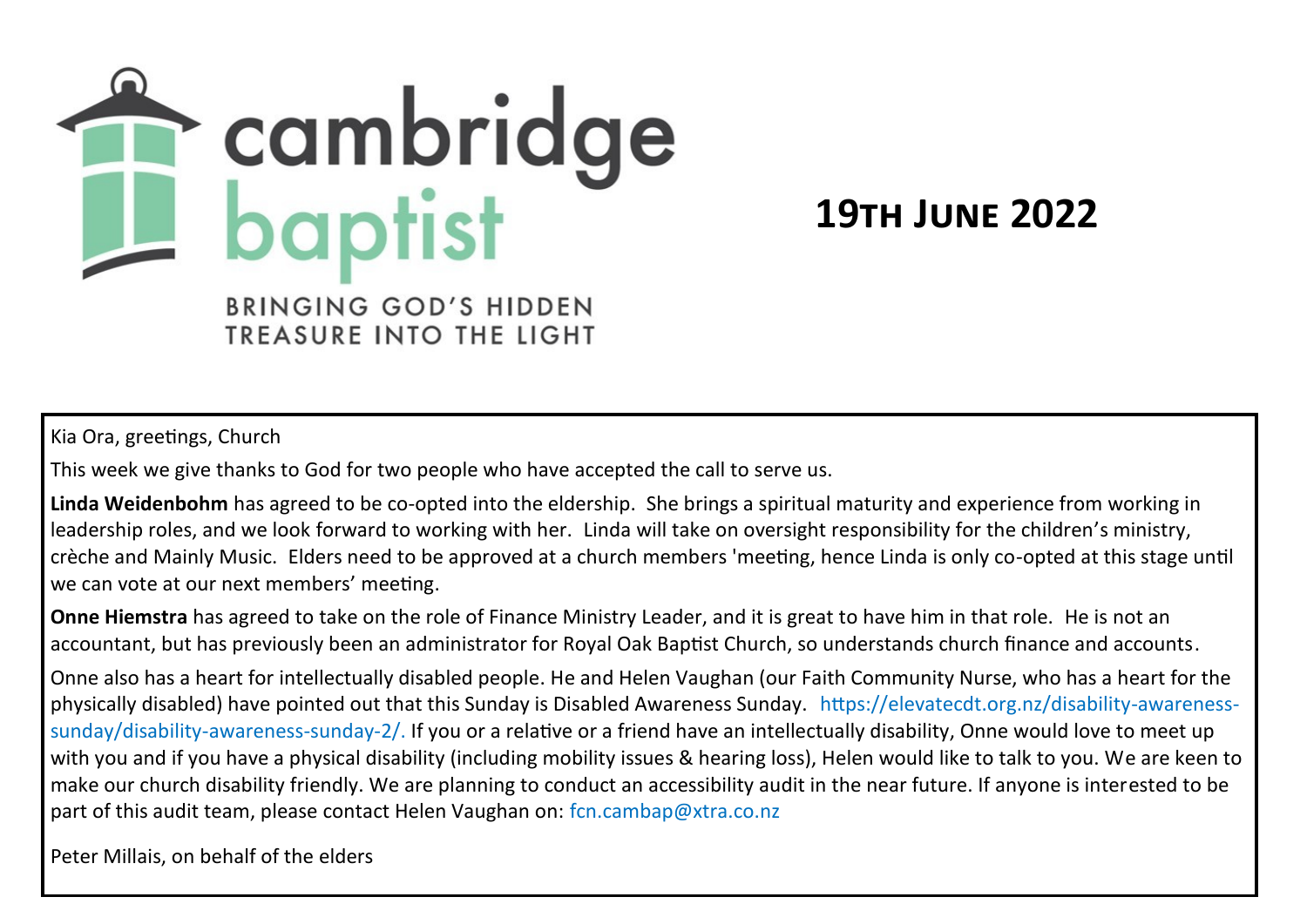# **New to Cambridge Baptist Church?**

If you are visiting for the first time, we say kia ora and a very warm WELCOME to you. As you worship with us we trust that you will feel at home, but more than that, to know the presence of God has touched your life through the worship and the Word. It is our intention to provide you with a loving environment, where people are encouraged in their journey of faith.

#### **Office Hours: Monday to Friday 9 am to 1 pm**

**Tel: 07 827 6490 | Email: cambap@xtra.co.nz | Church Website: www.cambridgebaptist.co.nz | https://www.facebook.com/cambapchurch Radio Frequency to listen to the service: FM106.5 MHz | Eldership Team: Peter Bichan, Ruth Martis, Peter Millais**

We welcome Sean Marston as our vising speaker this morning. He is the SIM NZ's mobiliser https://sim.org.nz/mission/ and director of INF New Zealand - International Nepal Fellowship https://www.inf.org/inf-new-zealand/#. He is also sharing a video clip during the service, which you may want to revisit again when looking at the questions for further study during the week:<https://www.youtube.com/watch?v=E8PY16Gefr8&t=40s>

## **Bible Reading**

## **Mark 12: 41-44**

# **Questions For further study**

- 1. What types of capacity do we have in New Zealand that is different from the capacity of people in poor countries?
- 2. What brings us security as people living in New Zealand?
- 3. What would it look like for us to 'give out of our poverty'?
- 4. What do you hope will be 'the story' of your Christian life?
- 5. How can you apply this in your community? At your workplace? In our fellowship?

## **Request for electronic newsletter**

Did you know that you can request to have this newsletter emailed out to you? If you would like to be added to the list for receiving this newsletter electronically, let Gillian in the office know: [cambap@xtra.co.nz](mailto:Office%20Cambridge%20Baptist%20Church%20%3ccambap@xtra.co.nz%3e) or phone 827 6490.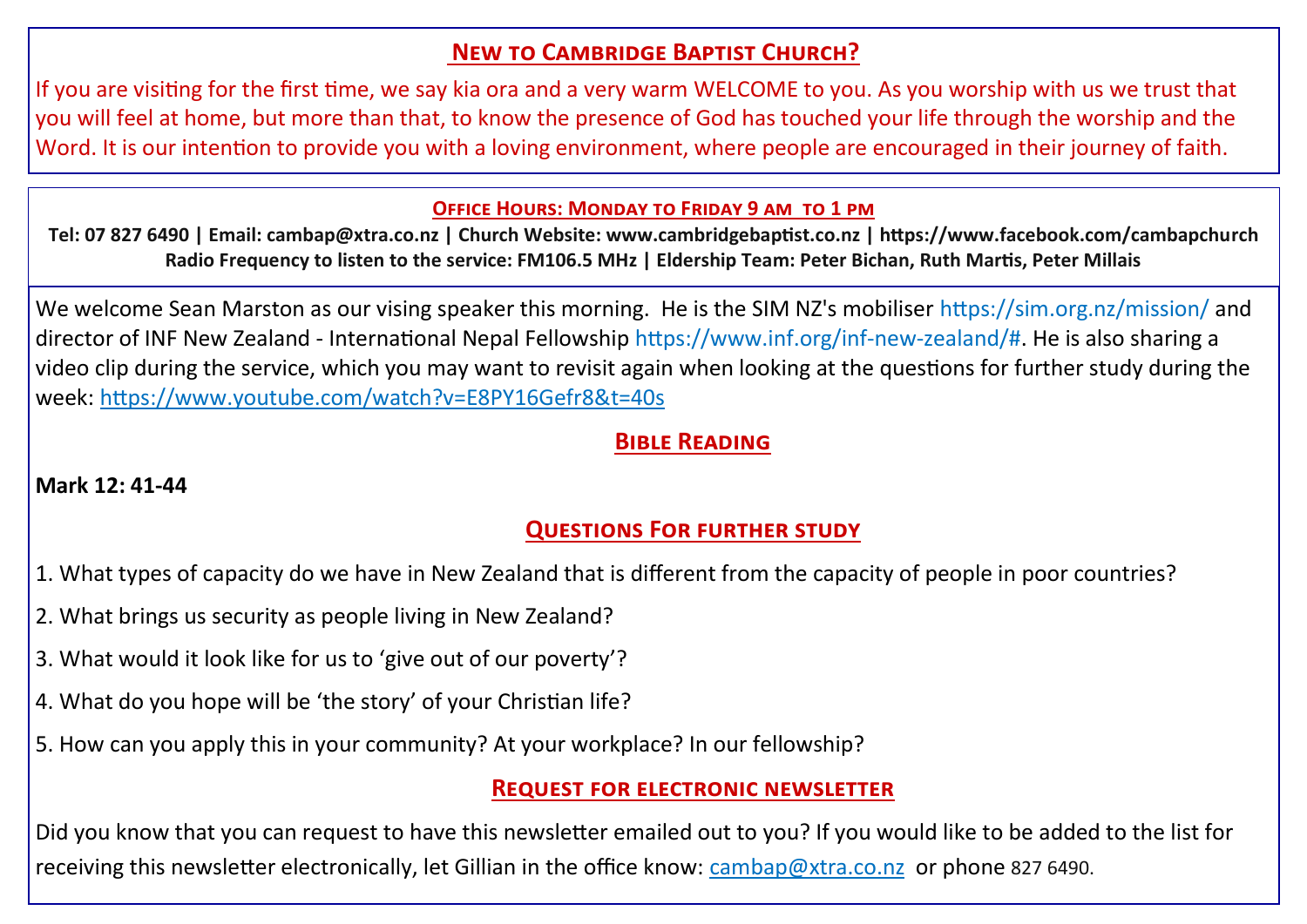## **NEWSLETTER**

#### **CHILDREN'S CHURCH THIS MONTH - How are you getting on with the memory verses? Adults can join too!**

#### **Jump Start - 3-6/7yr olds:**

**Theme**: Making Waves. Our actions have ripple effects on others. When we choose actions of love and kindness towards others they ripple outwards to positively bless those around us. With Jesus help we can all choose love because He chose to love us first and be our friend forever.

**Memory verse:** I can do everything through Christ who gives me strength. Philippians 4: 13 **BOTTOM LINE:** Jesus can help me do anything.

#### **252 Kids - 7 year olds up:**

**Theme:** Make Waves: What you do today can change the world around you.

**BOTTOM LINE:** Love others because God loves you

**Basic truth:** I should treat others the way I want to be treated.

**Memory Verse** "The fruit the Holy Spirit produces is love, joy and peace. It is being patient, kind and good. It is being faithful and gentle and having control of oneself." Galatians 5:22-23a, NIRV

**Did you know that the kids programme can also be viewed on-line on our website each week? https://www.cambridgebaptist.co.nz/**

**KNITTERS & NATTERS DISPLAY DAY: Thursday July 7th 10 am until 1.30 pm** in the Church Auditorium. \$5 entry includes morning tea and helps towards shipping costs. Most of our work this year will go to Moldova to help the Ukraine refugees. Come and see the lovely work, over the past year, perhaps a bit less with the ups and downs. For further information contact Ruth Shute on 027 688 3474.

**PRE-SERVICE PRAYER MEETING:** please be encouraged to come to this meeting, every Sunday before the service, at 9 am. Meet in the wee room off the side of the lounge.

**VIDEO PRODUCTION HELP WANTED:** if you have an interest in videography and the production of short films, this could be the opportunity for you to help bring the weekly Cambridge Baptist Sunday Service to those who are unable to attend in person. We try to produce a video each week, but where this is not possible an audio recording is always available on the church website. To produce videos on a regular basis, we need more people on the team. If you are interested in this ministry, please contact Clive on 021 884 323.

**RENTAL ACCOMMODATION AVAILABLE: The manse** (immediately behind the church) is currently vacant and available for rent. It is a **4 bedroom house** suitable for a family and will be let at market rent. Ideally it would be let to a church family, or to a family sympathetic to the church, because access is through the church grounds.

**A 2-bedroom unit** at 66 Queen Street (beside the church) belonging to the Cambridge Affordable Housing Trust is likely to be available in the near future. The Trust units are available to those of limited means who have problems finding accommodation in the private market. **If you are interested in either of these, or know someone who might be, please contact Ross Porter on 021 0275 9385.**